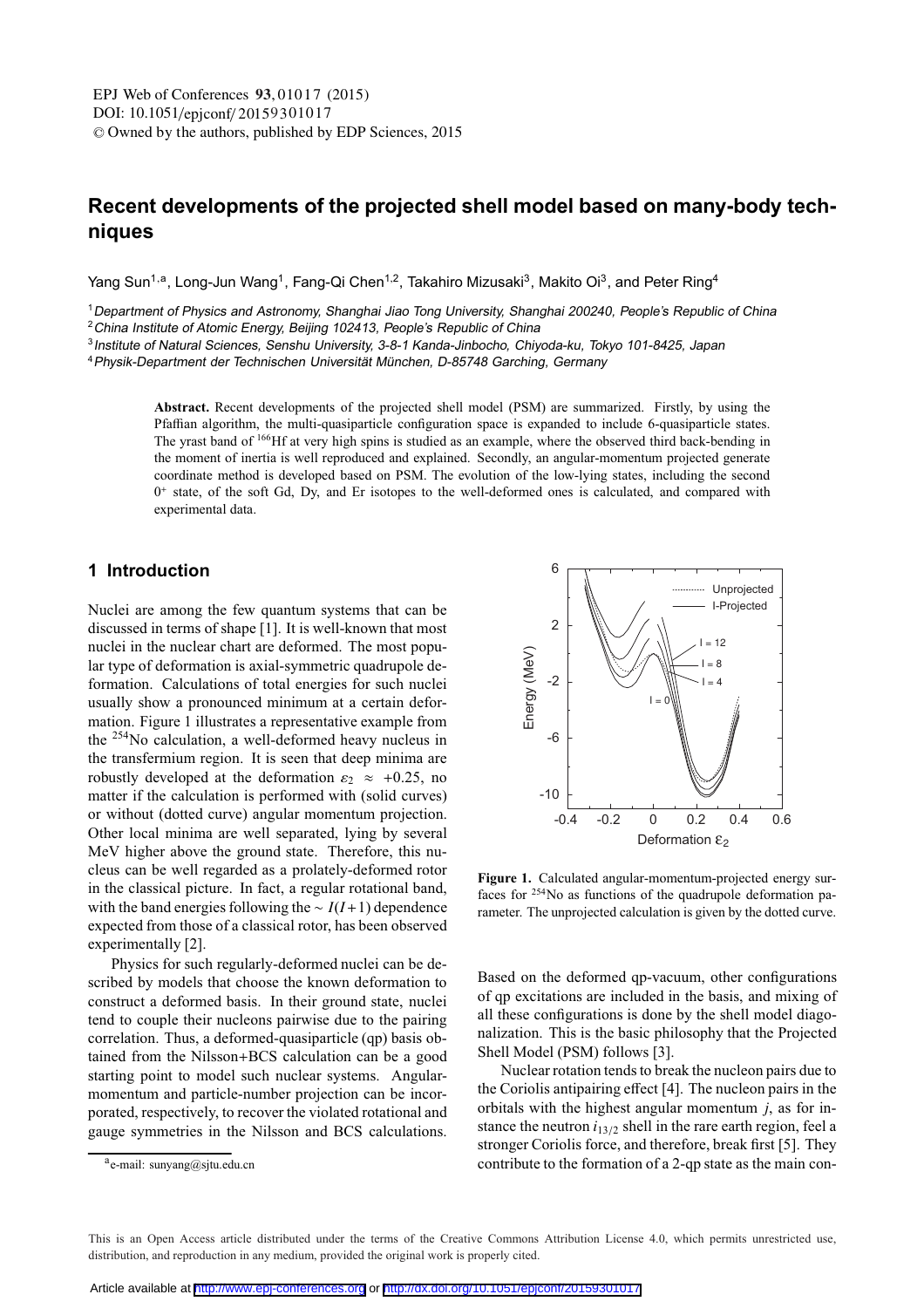

**Figure 2.** Calculated angular-momentum-projected energy surfaces for 110Cd as functions of the quadrupole deformation parameter. The unprojected calculation is given by the dashed curve.

figuration of the yrast state. As a nucleus rotates faster and faster, subsequent pair-breakings can occur for the pairs from the next highest *j* orbitals. In the rare earth region, proton pairs in the  $h_{11/2}$  shell are expected to break next. Further pair breakings at higher angular momenta are possible, and there have been early [6] and recent evidences [7, 8] of breaking of three nucleon pairs, which form 6-qp states as the main configuration of the yrast sequence.

The difficulty to describe the above phenomena in a shell-model framework lies in the procedure of computing the overlap matrix elements [4] between arbitrary multiqp states. Since the involved overlap matrix elements of multi-qp states are usually calculated with the generalized Wick's theorem [3], one may encounter a problem of combinatorial complexity when more than 4-qp states are included in the basis configurations. Therefore, to push the calculation further involving higher order of qp states, a breakthrough in computational many-body techniques is needed. In nuclear structure physics, the Pfaffian concept has been introduced [9] as a key mathematical tool for solving the long-standing problem in the phase determination of the Onishi formula [10]. Moreover, it has been shown that the Pfaffian algorithm is very efficient also for calculating overlap matrix elements [11–16]. In particular, by means of Fermion coherent states and the Grassmann integral, one can derive an alternative approach to calculate the rotated matrix element for general qp states [17], which serves as a theoretical framework to extend the PSM model space [18].

However, there are many other nuclei either having multiple shapes coexisting near the ground state or being very soft without any simply-defined shapes [19]. Figure 2 illustrates an example from the <sup>110</sup>Cd calculation, a soft nucleus in the transitional region. It is seen that for this nucleus, the angular-momentum-projected and unprojected calculations show qualitatively different features. While the unprojected calculation (dashed curve in Fig. 2) suggests a spherical shape, the ground state obtained by the projected calculation shows competing prolate-oblate minima separated by only a small energy barrier. Moreover, as the nucleus rotates, the minima change towards larger absolute values; namely, the nucleus becomes more and more deformed [20]. Obviously for this kind of nuclei, one can not build a shell model basis simply with one deformation. The correct way to describe such systems is to superimpose in the wavefunction all possible shapes described by different deformation parameters, which is a concept generally known in the literature as the Generater Coordinate Method (GCM) [4].

The present paper summaries the recent development of PSM based on the Pfaffian algorithm and the projected Generater Coordinate Method.

# **2 Application of the Pfaffian algorithm**

#### **2.1 The formalism**

The PSM employs the Nilsson model [21] to generate a deformed single-particle basis. Pairing correlations are considered by a BCS calculation. The Nilsson-BCS calculation defines a deformed qp basis from which the PSM model space is constructed. The multi-qp configurations up to 6-qp states for even-even nuclei are given as [18]

$$
\begin{aligned}\n\left\{ |\Phi\rangle, \ a_{\nu_i}^\dagger a_{\nu_j}^\dagger |\Phi\rangle, \ a_{\pi_i}^\dagger a_{\pi_j}^\dagger |\Phi\rangle, \ a_{\nu_i}^\dagger a_{\nu_j}^\dagger a_{\pi_k}^\dagger a_{\pi_l}^\dagger |\Phi\rangle, \\
a_{\nu_i}^\dagger a_{\nu_j}^\dagger a_{\nu_k}^\dagger a_{\nu_l}^\dagger |\Phi\rangle, \ a_{\pi_i}^\dagger a_{\pi_i}^\dagger a_{\pi_i}^\dagger a_{\pi_i}^\dagger a_{\pi_i}^\dagger |\Phi\rangle, \\
a_{\nu_i}^\dagger a_{\nu_j}^\dagger a_{\nu_k}^\dagger a_{\nu_m}^\dagger a_{\nu_m}^\dagger |\Phi\rangle, \ a_{\pi_i}^\dagger a_{\pi_i}^\dagger a_{\pi_i}^\dagger a_{\pi_i}^\dagger a_{\pi_i}^\dagger a_{\pi_i}^\dagger |\Phi\rangle, \\
a_{\pi_i}^\dagger a_{\pi_j}^\dagger a_{\nu_k}^\dagger a_{\nu_k}^\dagger a_{\nu_k}^\dagger |\Phi\rangle, \ a_{\nu_i}^\dagger a_{\nu_j}^\dagger a_{\pi_k}^\dagger a_{\pi_i}^\dagger a_{\pi_i}^\dagger a_{\pi_i}^\dagger |\Phi\rangle\right\}.\n\end{aligned} \tag{1}
$$

In the above expression,  $a_{\nu}^{\dagger}$ ,  $a_{\pi}^{\dagger}$  ( $a_{\nu}$ ,  $a_{\pi}$ ) denote neutron and proton qp creation (annihilation) operators associated with the qp vacuum  $|\Phi\rangle$ .

The PSM wave function is a linear combination of projected states

$$
|\Psi_{IM}^{\sigma}\rangle = \sum_{K\kappa} f_{IK\kappa}^{\sigma} \hat{P}_{MK}^{I} |\Phi_{\kappa}\rangle, \tag{2}
$$

where  $|\Phi_{k}\rangle$  are the qp-states in (1).  $\hat{P}^{I}_{MK}$  is the angular momentum projection operator [4]

$$
\hat{P}_{MK}^{I} = \frac{2I + 1}{8\pi^2} \int d\Omega D_{MK}^{I}(\Omega) \hat{R}(\Omega),
$$
 (3)

with  $D_{MK}^I$  being the *D*-function,  $\hat{R}$  the rotation operator, and  $\Omega$  the Euler angles. The energies and wave functions are obtained by solving the eigenvalue equation:

$$
\sum_{K'\kappa'} \left( H^I_{K\kappa, K'\kappa'} - E_I^{\sigma} N^I_{K\kappa, K'\kappa'} \right) f^{\sigma}_{IK'_{\kappa'}} = 0, \tag{4}
$$

where  $H_{K_{\kappa}, K' \kappa'}^I$  and  $N_{K_{\kappa}, K' \kappa'}^I$  are the projected matrix elements of the Hamiltonian and the norm respectively

$$
H_{K\kappa,K'\kappa'}^{I} = \langle \Phi_{\kappa} | \hat{H} \hat{P}_{KK'}^{I} | \Phi_{\kappa'} \rangle, \quad N_{K\kappa,K'\kappa'}^{I} = \langle \Phi_{\kappa} | \hat{P}_{KK'}^{I} | \Phi_{\kappa'} \rangle.
$$
\n(5)

The central task in numerical calculations is to evaluate rotated matrix elements of the Hamiltonian and the norm

$$
\mathcal{H}_{\kappa\kappa'} = \langle \Phi_{\kappa} | \hat{H}[\Omega] | \Phi_{\kappa'} \rangle, \quad \mathcal{N}_{\kappa\kappa'} = \langle \Phi_{\kappa} | [\Omega] | \Phi_{\kappa'} \rangle, \quad (6)
$$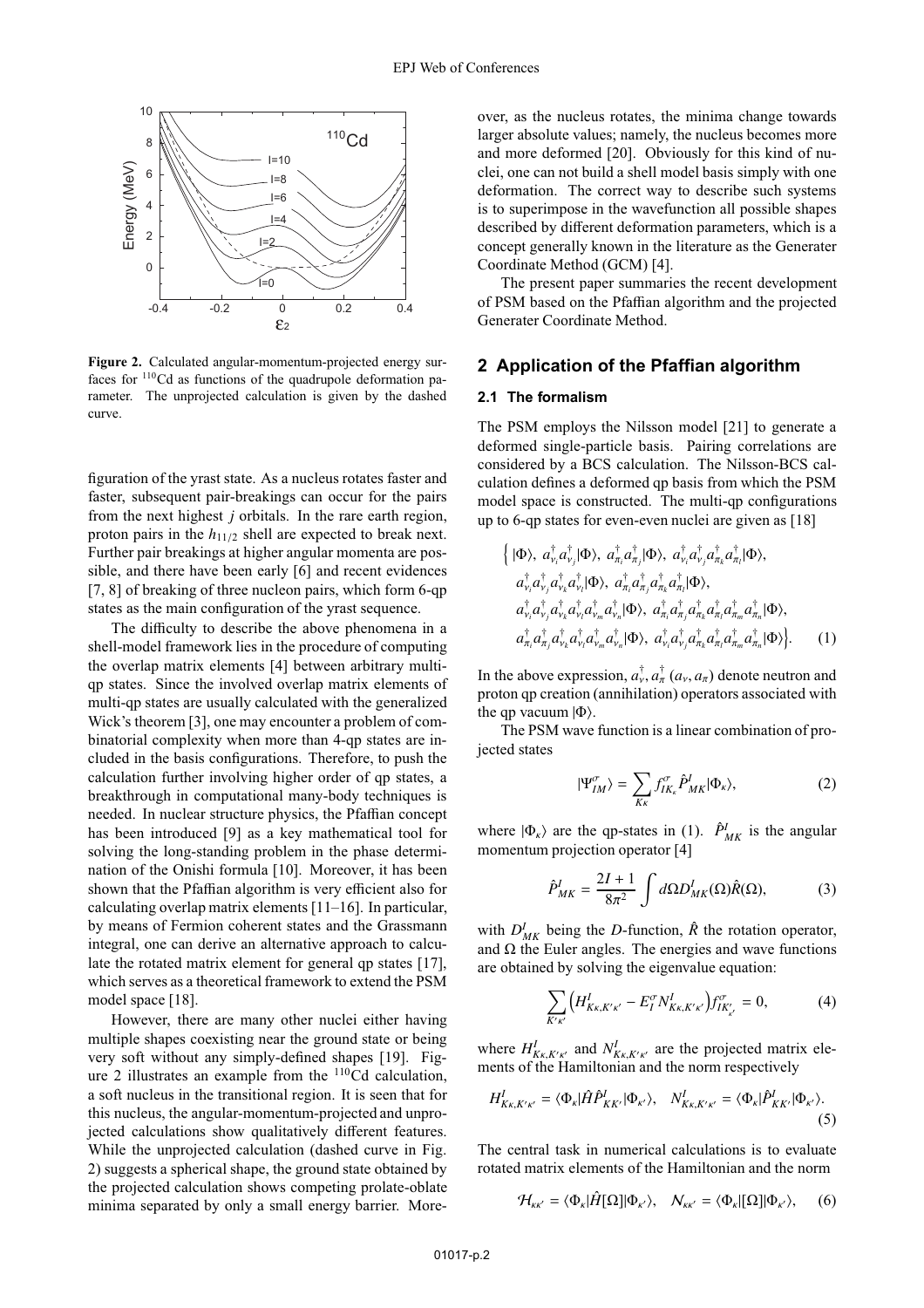with the operator  $[\Omega] = \hat{R}(\Omega)/\langle \Phi | \hat{R}(\Omega) | \Phi \rangle$  [3]. Since  $\mathcal{H}_{\kappa \kappa'}$ can be decomposed into terms expressed by the "linked" contraction and  $N_{kk'}$  [3], the main task then concentrates on treating efficiently  $N_{kk'}$ . For the sake of convenience, we rewrite it as the following explicit form

$$
\mathcal{N}_{\kappa\kappa'} = \langle \Phi | a_1 \cdots a_n [\Omega] a_1^{\dagger}, \cdots a_{n'}^{\dagger} | \Phi \rangle, \tag{7}
$$

which is usually evaluated [3] by the generalized Wick's theorem that decomposes Eq. (7) into a combination of three types of contractions, denoted as *A*, *B*, and *C*, with their matrix expressions [22]

$$
A_{\nu\nu'}(\Omega) \equiv \langle \Phi | [\Omega] a_{\nu}^{\dagger} a_{\nu'}^{\dagger} | \Phi \rangle, B_{\nu\nu'}(\Omega) \equiv \langle \Phi | a_{\nu} a_{\nu'} [\Omega] | \Phi \rangle, C_{\nu\nu'}(\Omega) \equiv \langle \Phi | a_{\nu} [\Omega] a_{\nu'}^{\dagger} | \Phi \rangle.
$$
 (8)

It was pointed out [17] that in applying the generalized Wick's theorem, a matrix element of Eq. (7) involving *n* and *n'* qps, respectively in the left- and right-side of  $[\Omega]$ , contains  $(n + n' - 1)$ !! terms. In practice, the number of terms becomes so large that it is nearly impossible to write down expressions explicitly for more than 4-qp states.

By using the Fermion coherent state and the Grassmann integral, a general expression for the matrix elements (7) in terms of the Pfaffian can be derived [17]

$$
\langle \Phi | a_1 \cdots a_n [\Omega] a_1^{\dagger} \cdots a_{n'}^{\dagger} | \Phi \rangle = Pf(X) = Pf \begin{pmatrix} B & C \\ -C^T & A \end{pmatrix},
$$
\n(9)

where *X* is a skew-symmetric matrix with dimension  $(n +$  $n'$   $\times$   $(n + n')$ . The indices of rows and columns for *B* run from 1 to  $n$  (1,..., *n*) and the ones for *A* run from 1' to  $n'$  (1', ..., *n*'). For the matrix *C* in Eq. (9), the indices of rows run from 1 to *n* and those of columns run from 1' to *n* . The Pfaffian is defined as

$$
Pf(\mathcal{A}) \equiv \frac{1}{2^n n!} \sum_{\sigma \in S_{2n}} \text{sgn}(\sigma) \prod_{i=1}^n a_{\sigma(2i-1)\sigma(2i)}.
$$
 (10)

for a skew-symmetric matrix  $\mathcal{A}$  with dimension  $2n \times 2n$ , of which matrix elements are  $a_{ij}$ . The symbol  $\sigma$  is a permutation of  $\{1, 2, 3, \ldots, 2n\}$ , sgn( $\sigma$ ) is its sign, and  $S_{2n}$ represents a symmetry group. This makes it possible and efficient to work with the expanded PSM configuration in (1), since calculations of the corresponding Pfaffian are not time-consuming [23].

### **2.2 The** <sup>166</sup>**Hf example**

The PSM employs the Hamiltonian with separable forces:

$$
\hat{H} = \hat{H}_0 - \frac{1}{2}\chi_{QQ} \sum_{\mu} \hat{Q}_{2\mu}^{\dagger} \hat{Q}_{2\mu} - G_M \hat{P}^{\dagger} \hat{P} - G_Q \sum_{\mu} \hat{P}_{2\mu}^{\dagger} \hat{P}_{2\mu},
$$
\n(11)

where  $\hat{H}_0$  is the spherical single-particle term including the spin-orbit force [24], and the rest is the quadrupole+pairing type of interactions, which contains



**Figure 3.** (Color online) Back-bending plot for <sup>166</sup>Hf. The calculated results are compared with the data taken from Ref. [7]. This figure is taken from Fig. 1 of Ref. [18].

three parts. The strength of the quadrupole-quadrupole term  $\chi_{OO}$  is related to deformation of the basis [3]. The monopole-pairing strength is taken to be the form  $G_M$  =  $[G_1$  ∓  $G_2(N - Z)/A]/A$ , where "+" ("−") is for protons (neutrons), with  $G_1 = 20.12$  and  $G_2 = 13.13$  being the coupling constants [3], in correspondence to the full configuration space of three major harmonic-oscillator shells,  $N = 4, 5, 6$  ( $N = 3, 4, 5$ ) for neutrons (protons). The quadrupole-pairing strength  $G_Q$  is taken, as usual, to be 16% of *GM* for all the nuclei considered in this study.

The anomalies in the observed moment of inertia (MOI) of a rotating nucleus are usually displayed in an exaggerated manner with a back-bending plot, in which twice the MOI, 2Θ, is plotted as a function of the square of the rotational frequency  $\omega^2$ . Figure 3 shows the backbending plot for 166Hf, where the theoretical results are compared with the experimental data. In the calculation, the deformation parameters are fixed as  $\varepsilon_2 = 0.208$  and  $\varepsilon_4$  = 0.013 which are taken from Ref. [25]. Anomalies in MOI can be clearly seen as  $\omega$  increases, roughly at  $\omega^2 \approx 0.10, 0.15$  and 0.25, corresponding to spin  $I \approx 12, 24$ and 34, respectively. The first anomaly exhibits the largest effect, causing a sharp increase in 2Θ. This is known as the first back-bending, corresponding to breaking and alignment of a neutron  $i_{13/2}$  pair. The second anomaly in Fig. 3 corresponds to the small increase in 2 $\Theta$  at  $\omega^2 \approx 0.15$ , which is nicely reproduced by the calculation. At this rotational frequency, an additional  $h_{11/2}$  proton pair is broken and their spins are aligned along the axis of rotation. The third anomaly belongs to the few known cases that have ever been observed: 2Θ jumps suddenly again at  $\omega^2 \approx 0.25$ . The observation is correctly described by the present calculation, and is understood as the additional breaking of a second neutron *i*13/<sup>2</sup> pair. Therefore above this point the yrast line consists of a 6-qp configuration with two qp-pairs in the neutron *i*13/<sup>2</sup> shell and one qp-pair in the proton  $h_{11/2}$  shell.

The calculated results can be analyzed by the band diagram [3], where energies of the theoretical bands are plotted as functions of spin. The energy of band  $\kappa$  is defined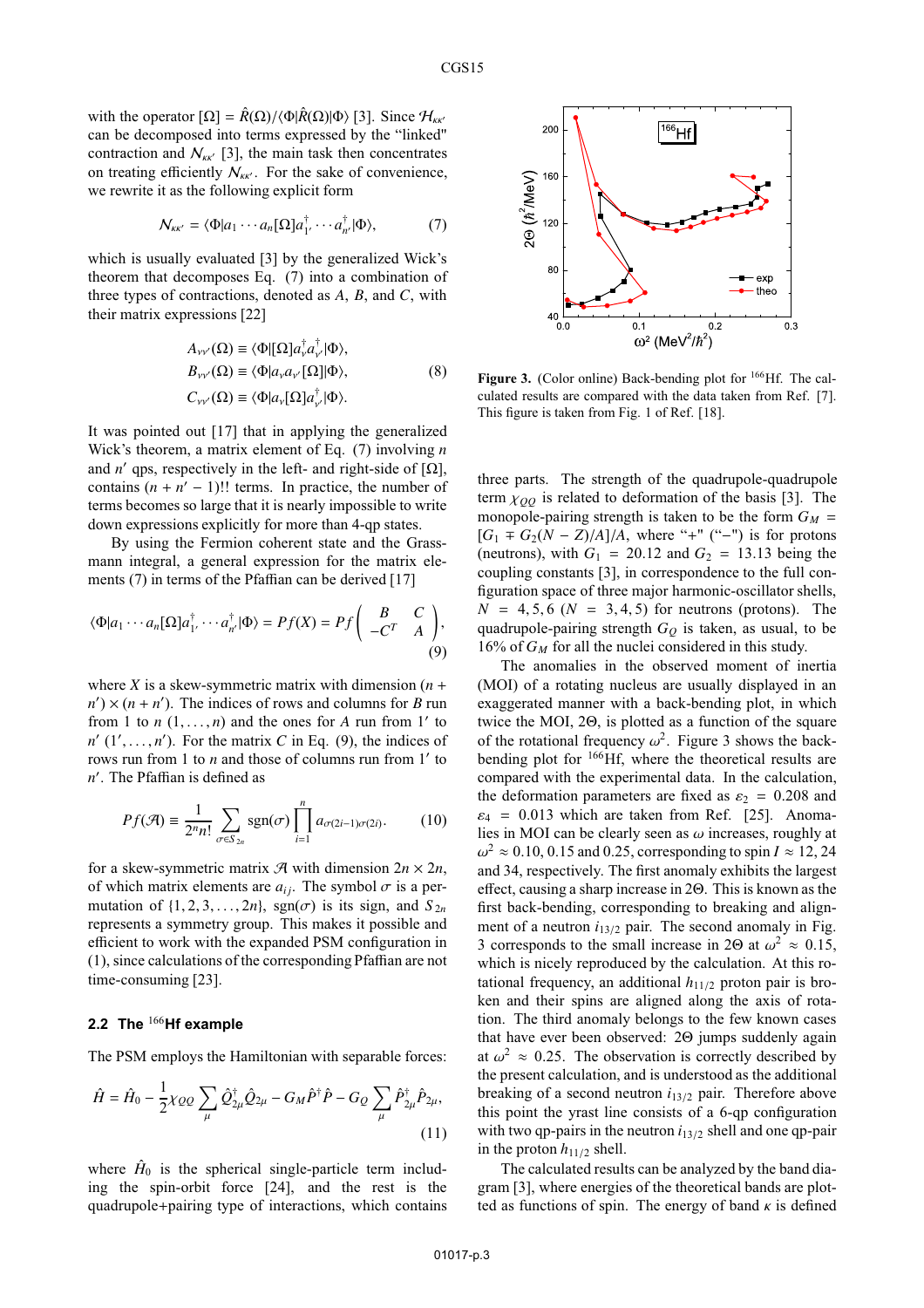

Figure 4. (Color online) Band diagram for <sup>166</sup>Hf. Note that only even-spin states are plotted in order to avoid zigzag in these curves. This figure is taken from Fig. 2 of Ref. [18].

as

$$
E_{\kappa}(I) = \frac{\langle \Phi_{\kappa} | \hat{H} \hat{P}^{I}_{KK} | \Phi_{\kappa} \rangle}{\langle \Phi_{\kappa} | \hat{P}^{I}_{KK} | \Phi_{\kappa} \rangle},
$$
(12)

which is the projected energy of a multi-qp configuration in (1). Figure 4 displays the band diagram for  $^{166}$ Hf, where the 0-qp ground (g-) band, one 2-qp band, one 4-qp band, and three 6-qp bands are selected from about 200 projected configurations because of their important roles played in the yrast band (marked by dots). It is seen that the first back-bending at  $I \approx 12$  in Fig. 3 corresponds to the crossing between g-band and the 2-qp (*s*-) band. The configuration of the *s*-band is found to be  $v3/2+[651] \otimes v5/2+[642]$ with  $K = 1$ . The *s*-band remains to be the yrast band until it is crossed by a 4-qp band at  $I \approx 24$ . This 4qp band is based on an addition of an  $h_{11/2}$  proton pair, corresponding to the configuration  $\nu$ 3/2<sup>+</sup>[651]5/2<sup>+</sup>[642]⊗  $\pi$ 7/2<sup>-</sup>[523]9/2<sup>-</sup>[514] with *K* = 2. The third anomaly in MOI corresponds to the crossing of the 4-qp band with three 6-qp bands at  $I \approx 34$ . Two of the 6-qp bands whose energies are almost the same at low spins have the same configuration  $v1/2+[660]3/2+[651]5/2+[642]7/2+[633]$ ⊗  $\pi$ 7/2<sup>-</sup>[523]9/2<sup>-</sup>[514] but with different *K* values *K* = −1 and −3. The configuration of the third 6 qp band is  $v1/2+[660]3/2+[651]5/2+[642]5/2+[642]$  ⊗  $\pi$ 7/2<sup>-</sup>[523]9/2<sup>-</sup>[514] with *K* = 0. As the level density increases with spin, the wave function of the yrast band beyond  $I \approx 34$  is found to have a large admixture of these 6-qp states.

# **3 Generater Coordinate Method**

While the above discussed method is powerful for nuclei with a well-defined stable shape, it can not be applied to transitional nuclei which either have multiple shapes coexisting near the ground state or are so soft that one can not even talk above shapes. Quite recently, we have improved



**Figure 5.** (Color online) Comparison of the calculated  $0^+$  state<br>with experimental data for Gd. Dy, and Er isotopes. The energy with experimental data for Gd, Dy, and Er isotopes. The energy levels  $2^+_1$ ,  $4^+_1$ , and  $6^+_1$  of the ground-state rotational band are also shown. Calculated results (open circles) are compared with data (filled squares). This figure is taken from Fig. 1 of Ref. [26].

the PSM wavefunction by using the Generater Coordinate Method (GCM) [26].

#### **3.1 GCM Theory**

To improve the wavefunction (2) which corresponds to a fixed quadrupole deformation  $\varepsilon_2$ , a better wave function can be constructed by taking  $\varepsilon_2$  as the generate coordinate

$$
|\Psi^{I,N}\rangle = \int d\varepsilon_2 f^{I,N}(\varepsilon_2) \hat{P}^I \hat{P}^N |\Phi(\varepsilon_2)\rangle, \tag{13}
$$

where  $\hat{P}^N$  is the particle-number projection operators. The weight  $f^{I,N}(\varepsilon_2)$  is determined by the diagolnalization.

This method has been used for the investigations of  $0^+$ excitations also in the context of non-relativistic [27, 28] and relativistic [29] Density Functional Theory (DFT). These are extremely time-consuming calculations, and therefore in many cases additional approximations are used to derive the parameters of a Bohr-Hamiltonian, as for instance the Gaussion Overlap Approximation (GOA) or Adiabatic Time-Dependent Hartree Fock (ATDHF) theory [29, 30]. Because of the small effective mass in many density functional theories [31] the corresponding single particle spectra deviate considerably from experimental values. The advantage of our approach is its simplicity together with the realistic single particle spectra of the Nilsson model [21] used here.